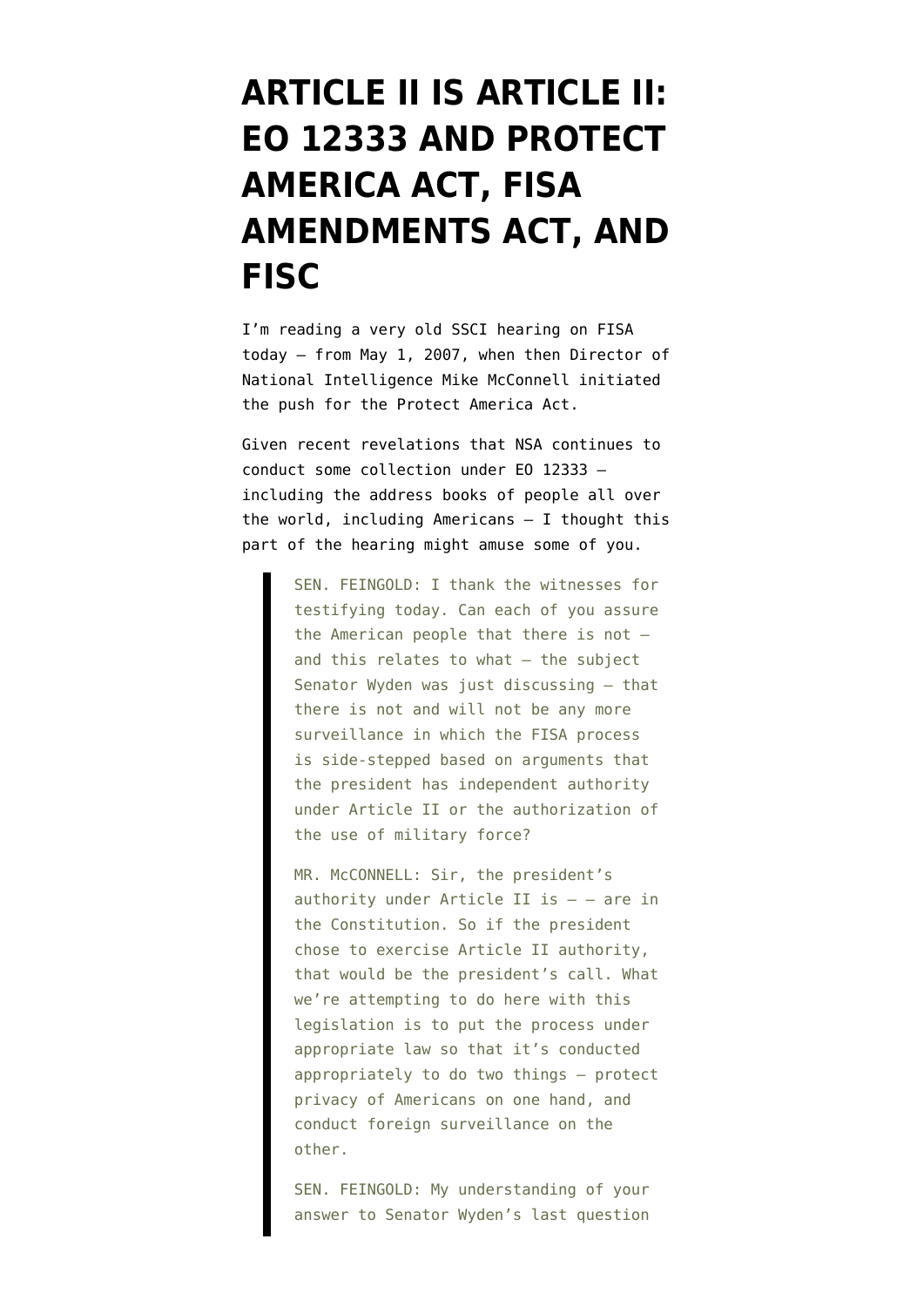was that there is no such activity going on at this point. In other words, whatever is happening is being done within the context of the FISA statute.

MR. McCONNELL: That's correct.

SEN. FEINGOLD: Are there any plans to do any surveillance independent of the FISA statute relating to this subject?

MR. McCONNELL: None that - none that we are formulating or thinking about currently. But I'd just highlight, Article II is Article II, so in a different circumstance, I can't speak for the president what he might decide.

SEN. FEINGOLD: Well, Mr. Director, Article II is Article II, and that's all it is. In the past you have spoken eloquently about the need for openness with the American people about the laws that govern intelligence activity. Just last summer, you spoke about what you saw as the role of the United States stating that, quote, "Because of who we are and where we came from and how we lived by law," unquote, it was necessary to regain, quote, "the moral high ground." Can you understand why the American people might question the value of new statutory authorities when you can't reassure them that you consider current law to be binding? And here, of course, you sound like you're disagreeing with my fundamental assumption, which is that Article II does not allow an independent program outside of the FISA statute, as long as the FISA statute continues to read as it does now that it is the exclusive authority for this kind of activity.

MR. McCONNELL: Sir, I made those statements because I believe those statements with regard to moral high ground, and so on. I live by them. And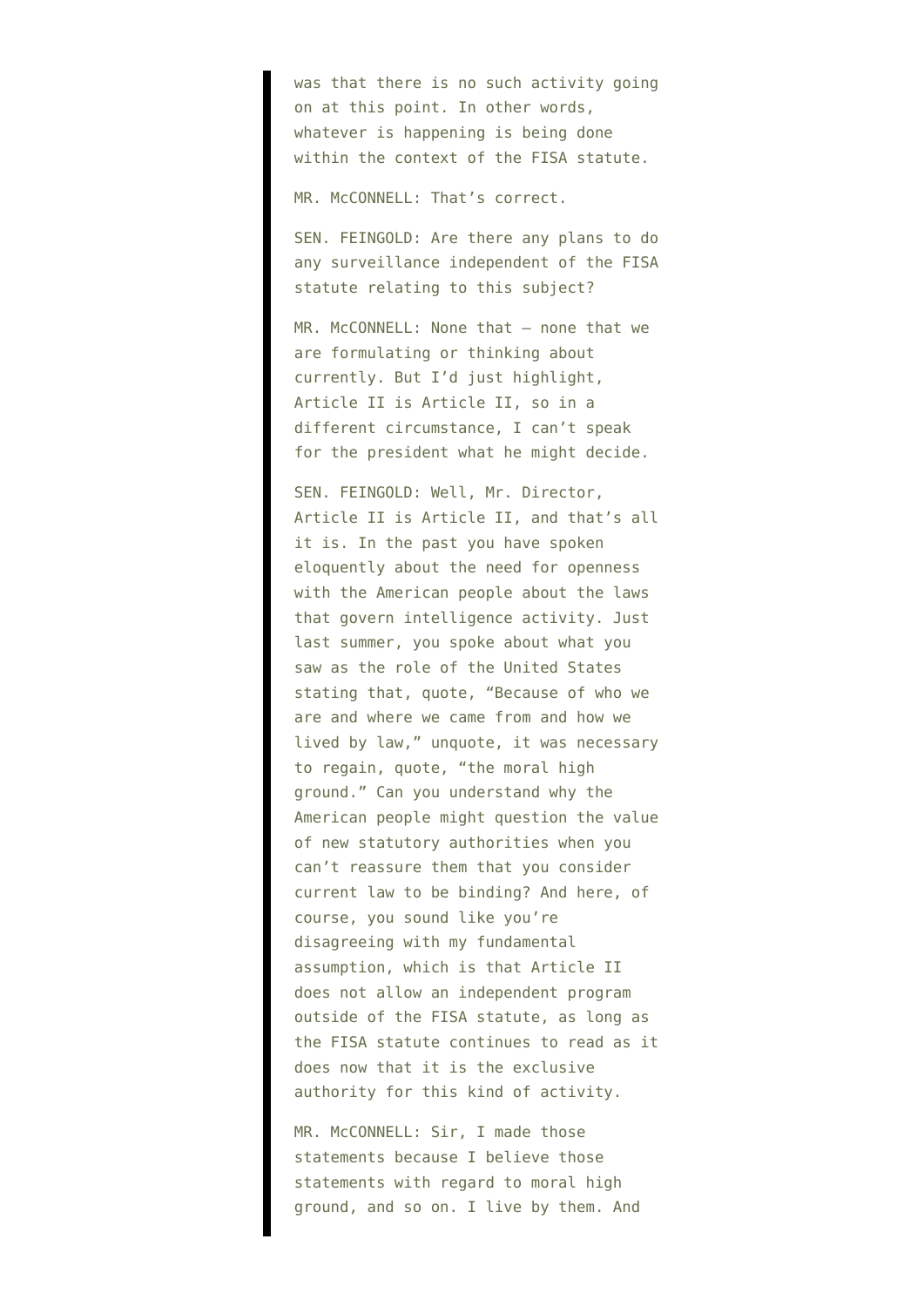what I'm attempting to do today is to explain what it is that is necessary for us to accomplish to be able to conduct the appropriate surveillance to make to protect the American people, consistent with the law.

SEN. FEINGOLD: Let me ask the other two gentlemen. General Alexander, on this point with regard to Article II, I've been told that there are no plans to take warrantless wiretapping in this context, but I don't feel reassured that that couldn't reemerge.

LTG ALEXANDER: Well, I agree with the way Director McConnell laid it out. I would also point out two things, sir. The program is completely auditable and transparent to you so that you and the others — and Senator Rockefeller, I was remiss in (not) saying to you and Senator Bonn thank you for statements about NSA. They are truly appreciated. Sir, that program is auditable and transparent to you so that you as the oversight can see what we're doing. We need that transparency and we are collectively moving forward to ensure you get that. And I think that's the right thing for the country. But we can't change the Constitution. We're doing right now everything that Director McConnell said is exactly correct for us to.

SEN. FEINGOLD: Well, here's the problem. If we're going to pass this statute, whether it's a good idea or a bad idea, it sounds like it won't be the only basis on which the administration thinks it can operate. So in other words, if they don't like what we come up with, they can just go back to Article II. That obviously troubles me. Mr. Wainstein?

MR. WAINSTEIN: Well, Senator, as the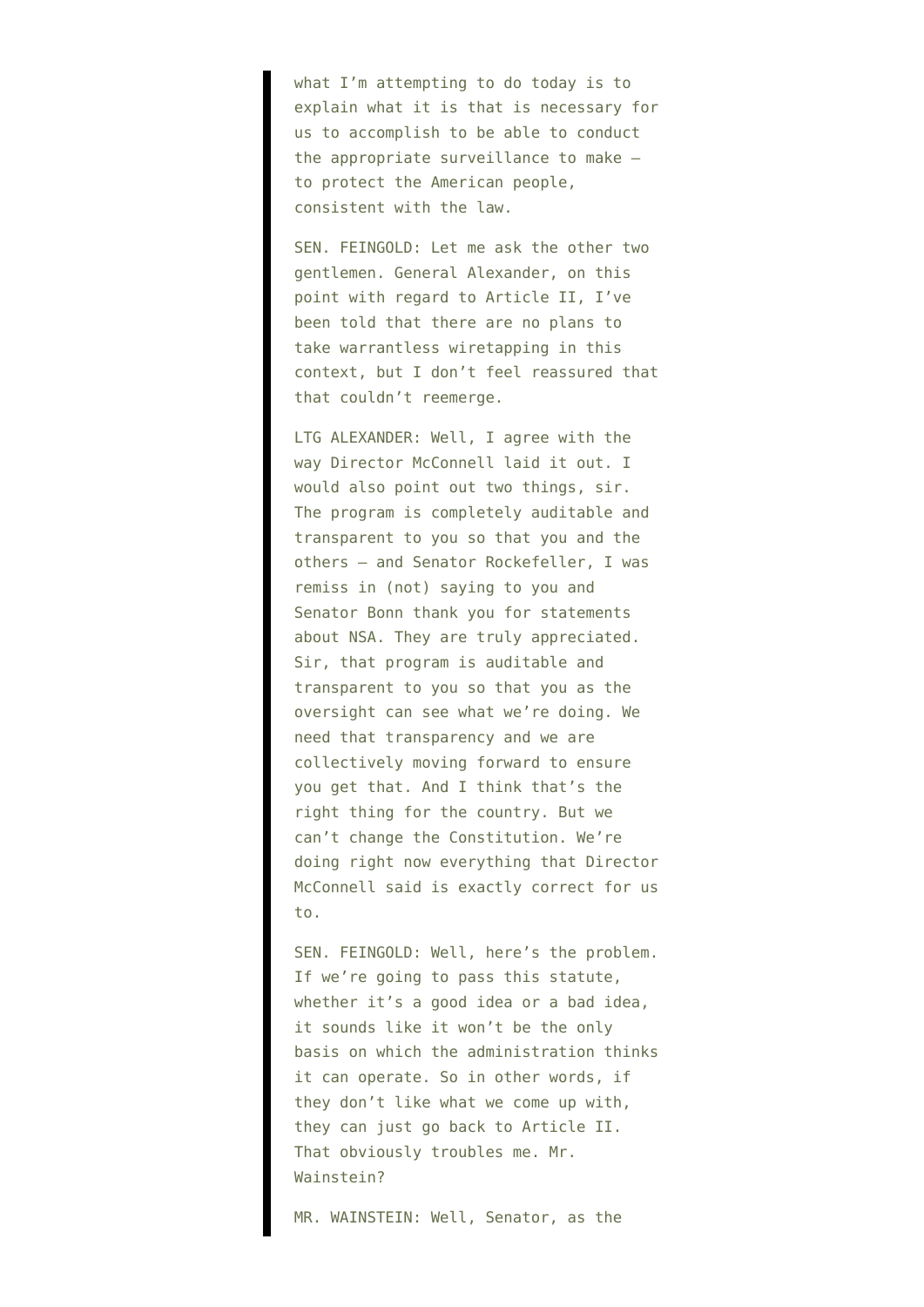other witnesses have pointed out, the Article II authority exists independent of this legislation and independent of the FISA statute. But to answer your question, the surveillance that was conducted, as the attorney general announced, that was conducted pursuant to the president's terrorist surveillance program, is now under FISA Court order.

Here are [the documents](https://www.aclu.org/files/natsec/nsa/20130816/NSA%20Memo%20to%20DOD%20-%20Proposed%20Amendment%20to%20Conduct%20Analysis%20of%20Metadata.pdf) in which, in an effort starting the previous year and lasting until January 2008, Ken Wainstein pushed to allow contact chaining on Internet metadata collected under both EO 12333 and FISA orders of Americans.

And I just love that Keith Alexander has been repeating that line — "auditable and transparent" — for over 6 years during which his work has been neither.

Update: Dianne Feinstein, who used to care deeply about this issue, asked roughly the same questions.

> SEN. DIANNE FEINSTEIN (D-CA): Here's the question: Does the administration still believe that it has the inherent authority to conduct electronic surveillance of the type done under the TSP without a warrant?

MR. McCONNELL: Ma'am, the effort to modernize would prevent an operational necessity to do it a different way. So let me  $-$  I'm trying to choose my words carefully.

SEN. FEINSTEIN: Yes, but my question is very specific. Does the president still believe he has the inherent authority to wiretap outside of FISA? It's really a yes or no question.

MR. McCONNELL: No, ma'am, it's not a yes or no question.